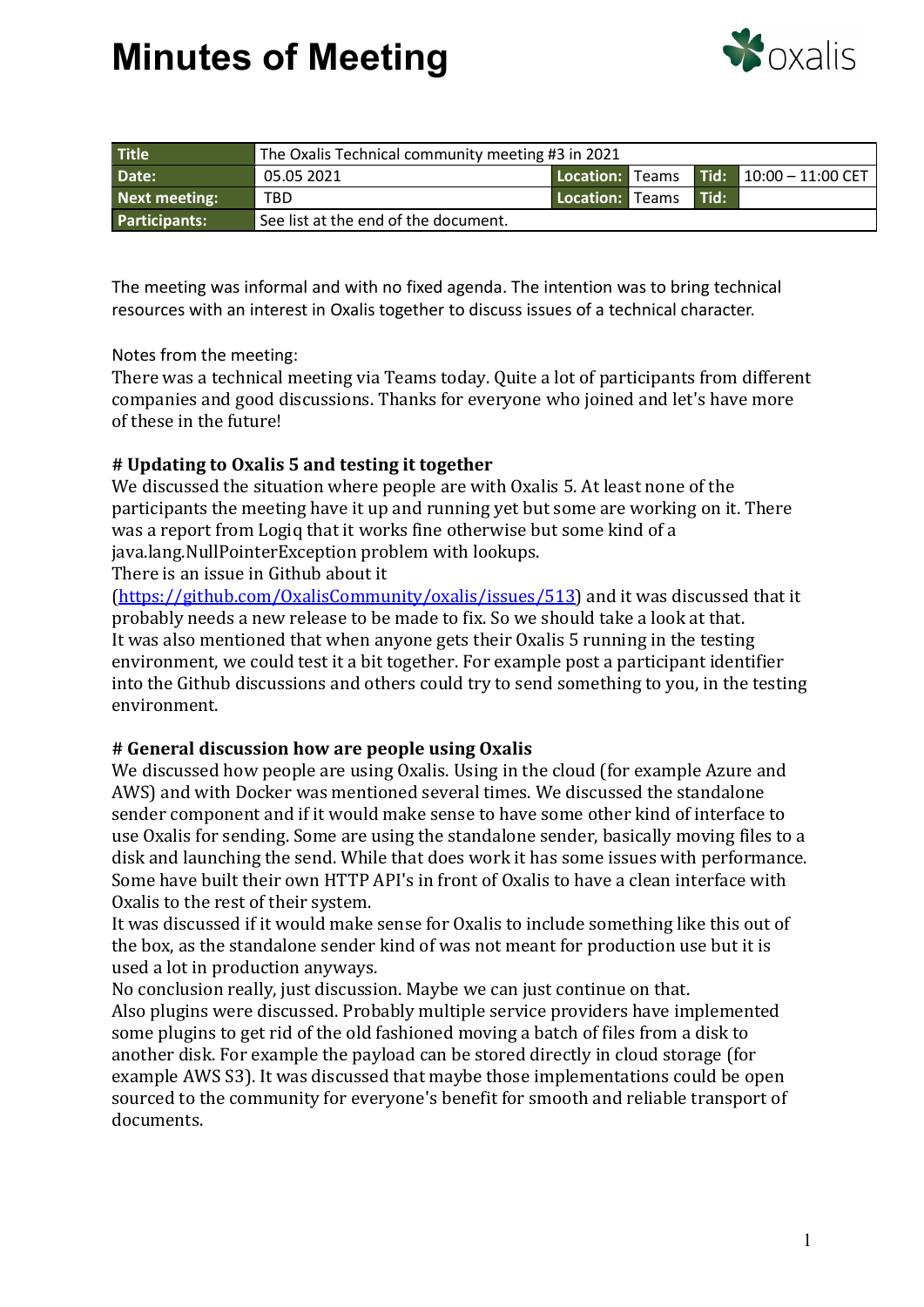# Minutes of Meeting



### # Unnecessary dependencies in Oxalis

It was mentioned that Oxalis has in some ways become a bit bloated through the years. There are a lot of dependencies and it is not entirely clear are all of the really really necessary.

Could be an opportunity to clean up a bit and get rid of some dependencies. For example Google Guice (or maybe Guava?) has caused some problems in the past.

This brings us to Java versions and the fact that we might be stuck for now with a really old version. Most teams are using Java 8 and the Docker images are based on that. That is a pretty old version and experience is that some dependency updates are blocking us from updating to new Java versions.

Something should be done in order to get us to new Java versions. Not sure what exactly but we can continue on this discussion and try something out.

### # Timeouts with big files

The problems with big files after AS4 were discussed. Many expirience this problem and it is expected to get worse once the new Peppol agreement framework actually (maybe) says something about the file sizes. It might be 100MB or something like that. And those files cause issues, even 30-60MB cause issues now.

It was reported that there once was a fix for this in Oxalis

(https://github.com/OxalisCommunity/oxalis-as4/issues/84) but that it was removed at some point. It was reported that re-implementing this fix makes it a lot faster. We should investigate if there is something to fix or not related to BounceCastle and the encryption/decryption speed.

Also it was discussed what is the default timeout values in Oxalis (is it 1 minute?) and is there a possibility to change default timeouts to 5 minutes in Oxalis? 5 minutes vs 1 minutes does help with the issue.

| <b>Team member</b>       | Company          |  |  |  |
|--------------------------|------------------|--|--|--|
| <b>Janne Warren</b>      | Visma            |  |  |  |
| <b>Rolf Lysfjord</b>     | Edisys           |  |  |  |
| <b>Trygve Skibeli</b>    | <b>NorStella</b> |  |  |  |
| Einarsen Olav            | Telenor          |  |  |  |
| Dennis Björklund         | Pagero           |  |  |  |
| Mieczysław Guja          | Edison           |  |  |  |
| Jacob Lund Mogensen      | mySupply         |  |  |  |
| Gunnar Vøyenli           | Xledger          |  |  |  |
| <b>Evgeny Shevchenko</b> | Webware24        |  |  |  |
| Dhayal Nagaraj           |                  |  |  |  |
| Magnus-Azets             |                  |  |  |  |
| Konstantin Golovkov      |                  |  |  |  |
| Thore Holmberg Johnsen   | <b>TietoEvry</b> |  |  |  |
| Buddhima Nanayakkara     | Compello         |  |  |  |
| <b>Robert Hadzovic</b>   | Viaduct          |  |  |  |
| <b>Hamed Motallebi</b>   | Compello         |  |  |  |

### **Attendees**